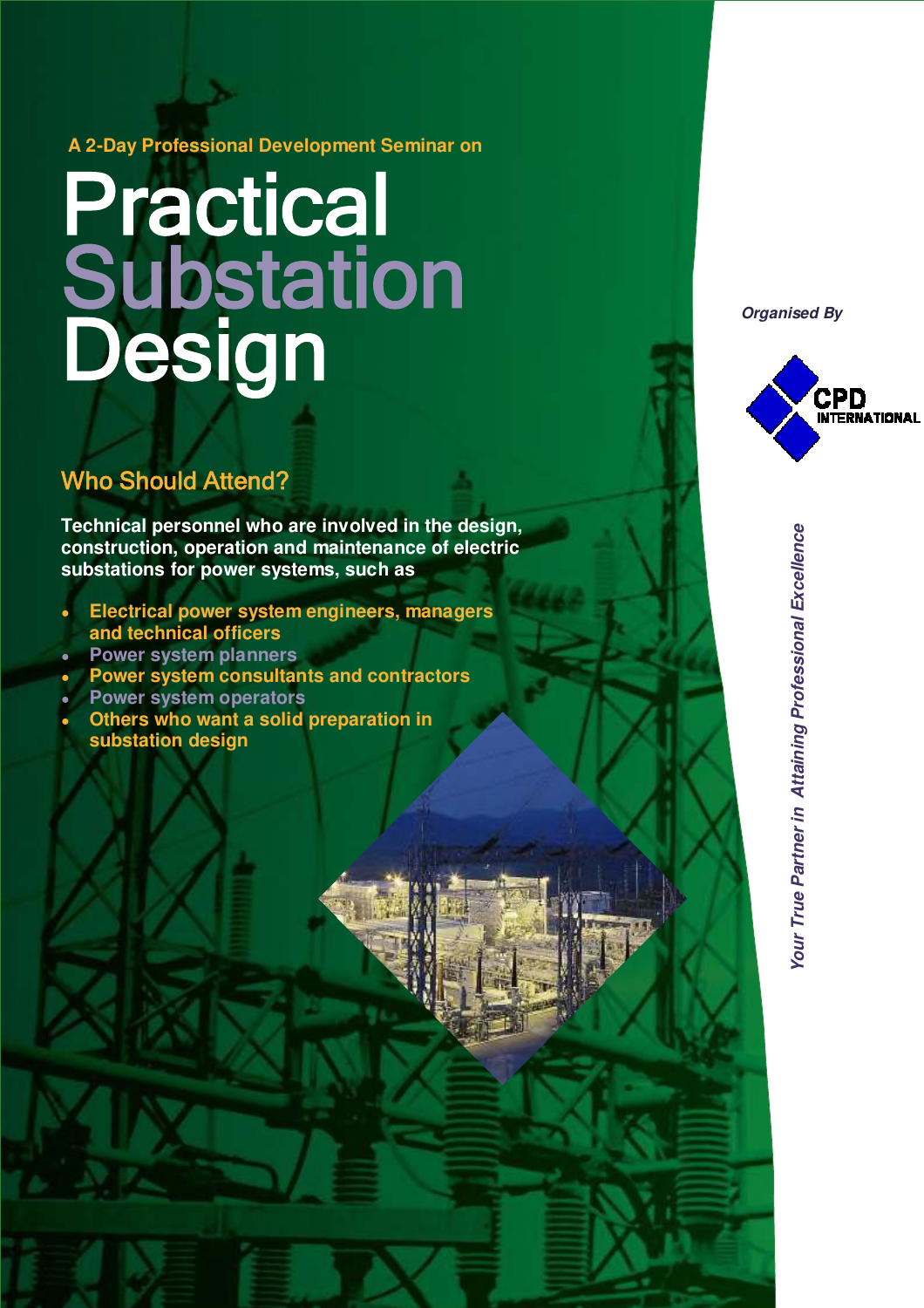## Practical Substation Design

## **Overview**

Substations play an important role in power system networks by maintaining continuity of power supply between the utility and the customers: industrial, commercial and residential. A modern high voltage substation include equipment such as circuit breakers, transformers, capacitors, reactors, and equipment for protection, control, automation and communications. A correctly planned and designed substation is essential to the reliable supply of electrical energy. Substation sites and buildings must also conform with many requirements relating to environmental, community impacts and building codes - these requirements constrain and interact with the electrical and equipment design issues.

*This seminar will cover most of the important aspects of medium and high voltage substation planning and design including fundamental design philosophies, requirements and parameters, equipment selection, environmental requirements, layout of sites, switchyards and buildings, testing and commissioning, future development and trends.*

*Practical examples and experiences will be included in the seminar content to illustrate certain principles of design.*

## Seminar Presenter - Jonathan Khor



Jonathan is currently the Distribution and Contingency Planning Manager at ENERGEX in Queensland. Prior to this appointment he was Network Substation Standards Manager and managing the development of standards and policies for substation equipment. At the previous position as Principal Substation Engineer at ENERGEX, he was overseeing the design of Greenfield and refurbished substations up to 132kV.

His career in the industry spans over 20 years in two electricity corporations and in the switchgear manufacturing industry. He has had experience in specification, design, commissioning, operations and consulting aspects of substations. He has also been involved in the other aspects of the electricity distribution industry.

He has developed the High Voltage Live Working Principles for Substations in ENERGEX and has successfully discharged a contract for ENERGEX to implement High Voltage Live Line Work in Hong Kong. Jonathan is a current member of the CIGRE Australian Panel AP B3 'Substations' and has been since 2003. His is a former member of the ESAA Wood Pole Committee. He holds an Engineering Degree in Electrical and Electronic Engineering from the University of Wales, Cardiff and a Masters in Business Administration (Technology Management) Deakin University.

## The course contents and materials for this course are specially designed and developed by John Ainsworth of Ausgrid and Jonathan Khor of Energex

**John Ainsworth** is currently Ausgrid's Engineering Policy Development Manager and has a long career with Ausgrid, formerly EnergyAustralia. He is a recognised expert in power system protection and in substation design and equipment matters.

His career includes some 50 years in all aspects of design and field protection work and in the related areas of switchgear, substation design, high voltage engineering, EMF, earthing, control schemes, testing, construction and maintenance. John is currently a member of Standards Australia committees EL007 High Voltage Switchgear, EL 8/8 High Voltage Bushings, EL043 Substations and High Voltage Installations, EL024 Lightning Protection, and Chairman of EL7/5 High Voltage Fuses. He is a recent member of CIGRE Australian Panel APB3 'Substations'.



He has lectured for the past 30 years at universities at post graduate level and within Ausgrid. He holds a Degree in Electrical Engineering from the University of NSW and has post graduate certificates in Protection Engineering, Electrical Equipment Design, and High Voltage Engineering and Testing.



## REGISTER NOW! Fax your registration form to (02) 9410 0030